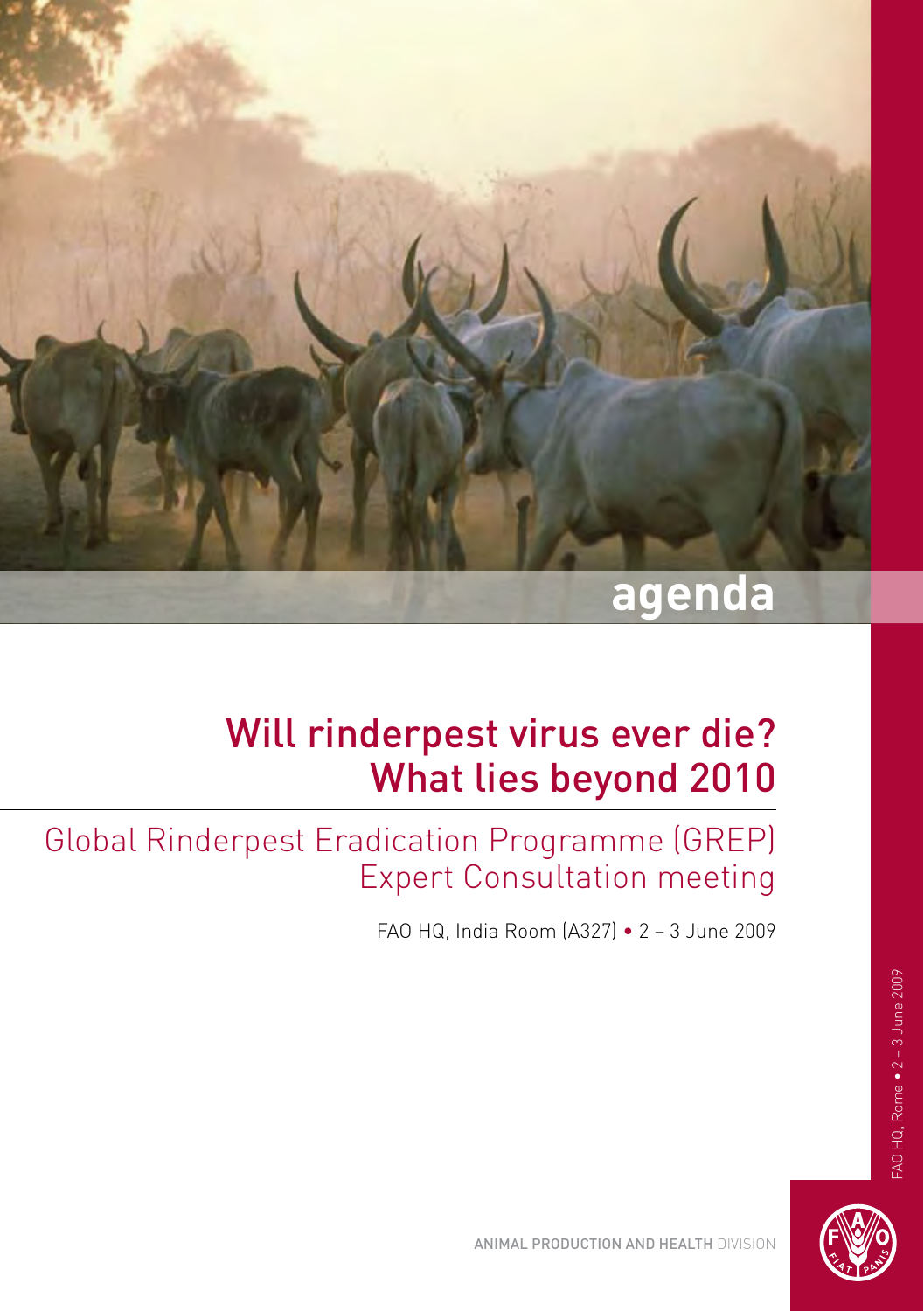Rapporteurs: William Taylor and Dickens Chibeu

## 2 June 2009

Chairpersons: Yoshiro Ozawa, Juan Lubroth

| $08.30 - 09.00$ | Registration (GREP Secretariat)                                                                                                                                |
|-----------------|----------------------------------------------------------------------------------------------------------------------------------------------------------------|
| $09.00 - 09.30$ | Objectives of the workshop and opening ceremony (Juan Lubroth)                                                                                                 |
| $09.30 - 10.00$ | Tea/Coffee and group photo                                                                                                                                     |
| $10.00 - 10.30$ | Rinderpest global situation and review of the recommendations of<br>the September 2007 GREP ad hoc meeting (Felix Njeumi)                                      |
| $10.30 - 10.50$ | The present and future role of FAO-AGAH in obtaining a<br>rinderpest-free world (Juan Lubroth)                                                                 |
| $10.50 - 11.10$ | Discussion                                                                                                                                                     |
| $11.10 - 11.30$ | The present and future role of OIE in obtaining a<br>rinderpest-free world (Yong Joo Kim)                                                                      |
| $11.30 - 11.45$ | Discussion                                                                                                                                                     |
| $11.45 - 12.05$ | The present and future role of FAO/IAEA in obtaining a<br>rinderpest-free world (Adama Diallo)                                                                 |
| $12.05 - 12.20$ | <b>Discussion</b>                                                                                                                                              |
| $12.20 - 14.00$ | Administration and Lunch                                                                                                                                       |
| $14.00 - 14.30$ | Peste des Petits Ruminants global situation and implications in a<br>rinderpest-free world (Genevieve Libeau/Adama Diallo/Felix Njeumi)                        |
| $14.30 - 15.00$ | Quality control of the rinderpest vaccine stock and role of<br>African Union in rinderpest free world (PANVAC and IBAR)<br>(Karim Tounkara and Dickens Chibeu) |
| $15.00 - 15.30$ | Discussion                                                                                                                                                     |
| $15.30 - 15.45$ | Tea/Coffee                                                                                                                                                     |
| $15.45 - 16.15$ | Retention of live variola virus after the eradication of smallpox<br>(Geoffrey L. Smith)                                                                       |
| $16.15 - 16.45$ | Lessons learn from smallpox eradication and post eradication strategy<br>(David Ulaeto)                                                                        |
| $16.45 - 17.15$ | <b>Discussion</b>                                                                                                                                              |
| 18.00           | Cocktails • (Indonesia, 8 <sup>th</sup> floor, Building C)                                                                                                     |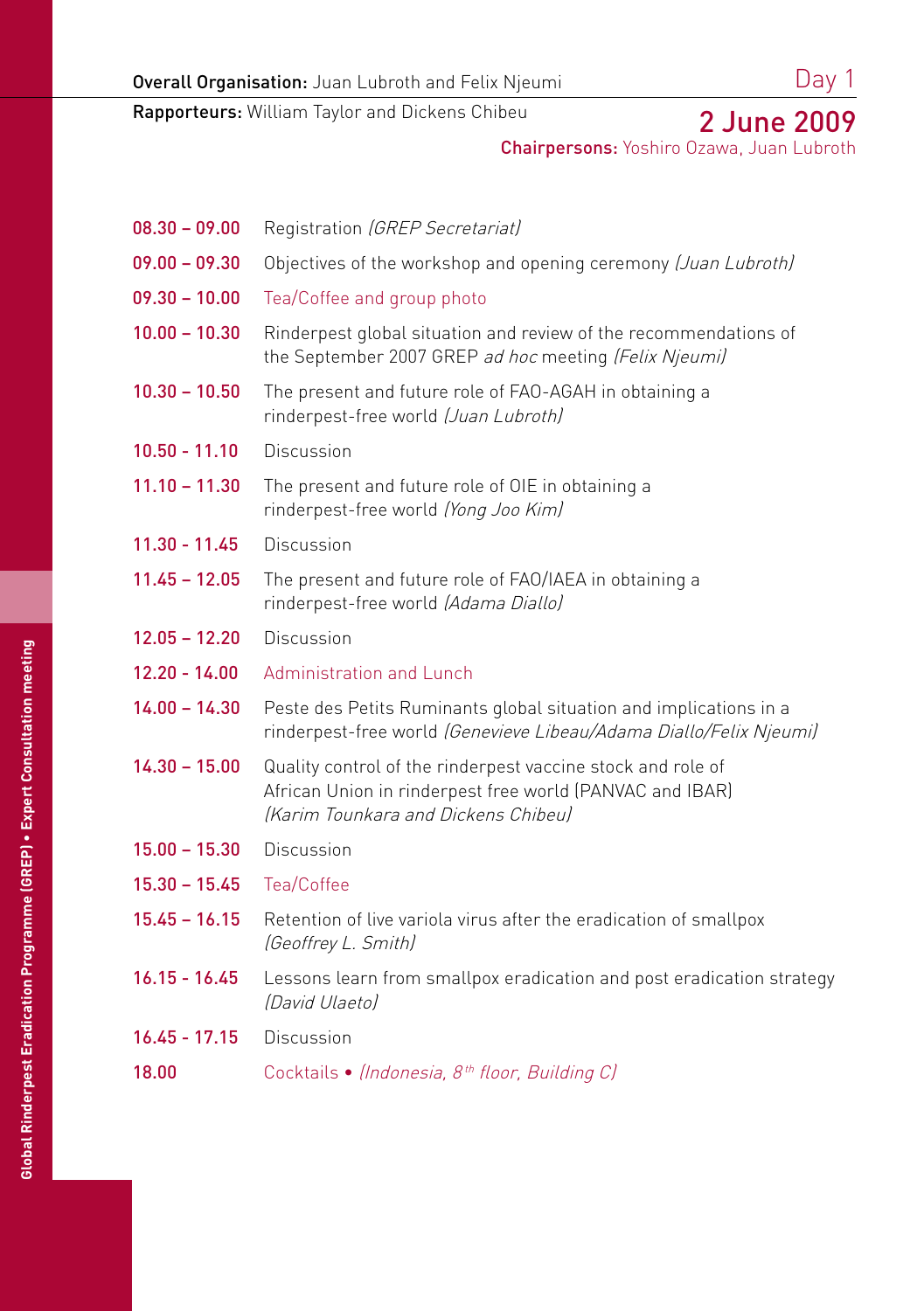### 3 June 2009

Chairpersons: Geoffrey L. Smith, Peter Roeder

| $09.00 - 09.20$ | The case for continuing research on rinderpest virus (Martyn Jeggo)                                                                                                                              |
|-----------------|--------------------------------------------------------------------------------------------------------------------------------------------------------------------------------------------------|
| $09.20 - 09.40$ | What should we do with existing laboratory stocks?<br>(William Taylor and Peter Roeder)                                                                                                          |
| $09.40 - 10.45$ | Countries views in virus sequestration - USA (Elizabeth Ann Lautner),<br>Russia (Nikolai Vlasov), China (Yu Kangzhen),<br>India (Venkatesh Mudalagiri Dasappa Gupta) and Nigeria (Junainu Maina) |
| $10.45 - 11.00$ | Coffee                                                                                                                                                                                           |
| $11.00 - 11.20$ | Framework and code of conduct for virus sequestration (John Anderson)                                                                                                                            |
| $11.20 - 12.00$ | <b>Discussion</b>                                                                                                                                                                                |
| $12.00 - 13.00$ | Working Group - Role of partners in virus sequestration,<br>how it could be sequestrated and post declaration strategy                                                                           |
| $13.00 - 14.00$ | Lunch (invited by Modibo Traoré, Assistant Director-General) •<br>(FAO Restaurant 8 <sup>th</sup> floor, Building C)                                                                             |
| $14.00 - 15.00$ | Restitution of the working group and discussion                                                                                                                                                  |
| $15.00 - 16.00$ | Framing of the recommendations (GREP Secretariat and rapporteurs)                                                                                                                                |
| $16.00 - 16.10$ | Vote of thanks                                                                                                                                                                                   |
| $16.10 - 16.30$ | Closing address (Modibo Traoré, Assistant Director General)                                                                                                                                      |